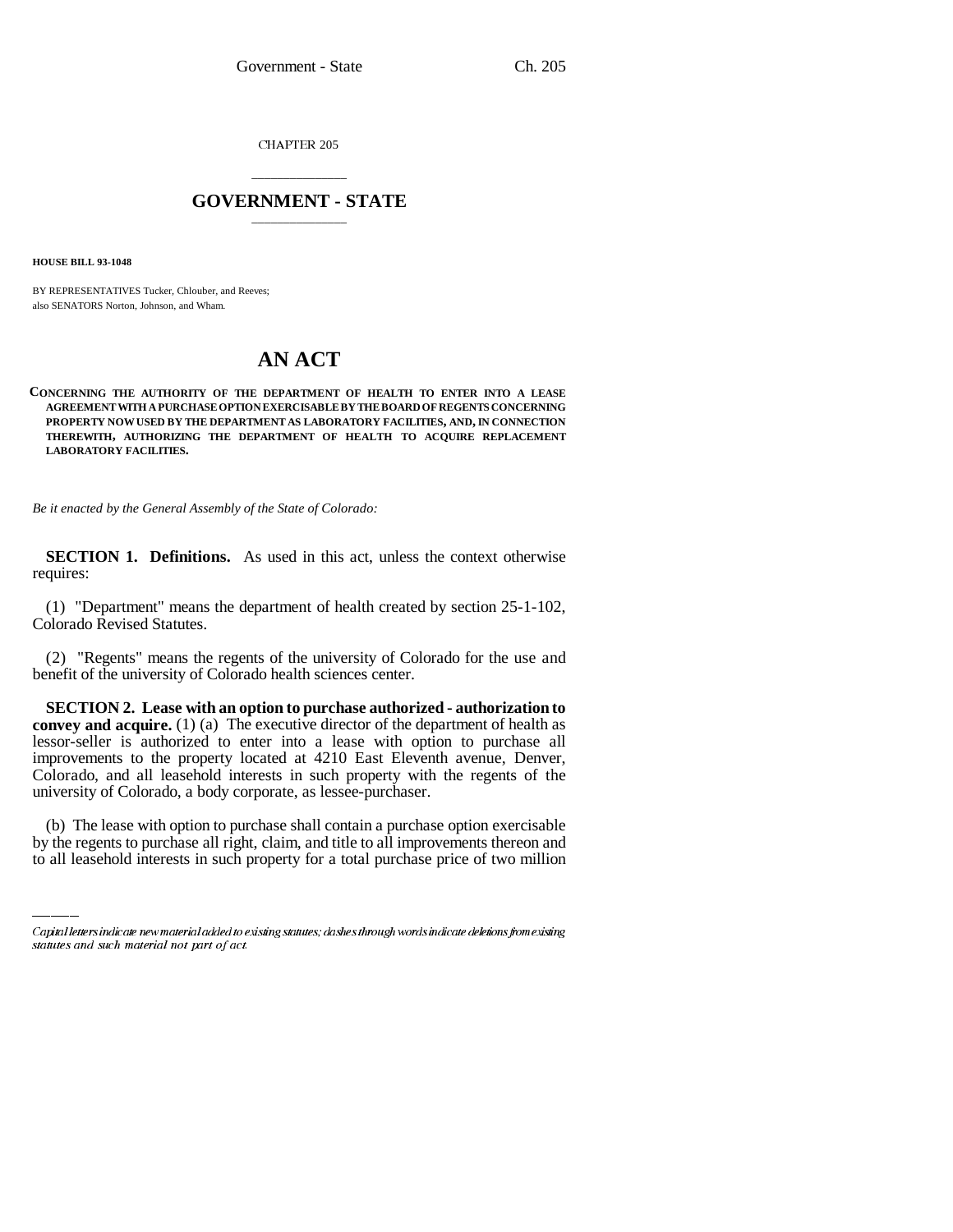dollars. In the event the regents exercise such option, the purchase price shall be payable as follows:

(I) An earnest money down payment in the amount of one hundred seventy thousand dollars shall be paid within one hundred fifty days from the effective date of an appropriation made by the general assembly in an amount sufficient to construct a department of health laboratory to be constructed on real property purchased pursuant to section 5 of this act;

(II) Six hundred eighty thousand dollars shall be paid upon the attestation of the state controller that such appropriated funds are available to the department for construction of the laboratory;

(III) One million one hundred fifty thousand dollars shall be paid by closing. Such amount shall be adjusted for lease payments at the per annum rate of three dollars per square foot which have accrued between the date of the earnest money down payment specified in subparagraph (I) of this paragraph (b) and closing. Such adjustment shall be made under the terms of the existing lease. The purchase option shall also provide that closing shall occur after the department has vacated the premises.

(c) The department shall remit all moneys received pursuant to subparagraphs (I) and (II) of paragraph (b) of this subsection (1) to the state treasurer within ten days from the receipt of such moneys.

(d) The lease with option to purchase may contain such additional terms, provisions, and conditions as may be negotiated between the parties provided that no such term, provision, or condition conflicts with the provisions of this section 2.

(2) The regents, with the approval of the Colorado commission of higher education, are authorized to exercise the option to purchase all improvements to the property located at 4210 East Eleventh avenue, Denver, Colorado, and all leasehold interests in such property. In the event such option is exercised:

(a) The department is authorized and is directed to convey to the regents all right, claim, and title to all improvements thereon and to all leasehold interests in such property currently held by the department, in accordance with the terms of the purchase option; and

(b) The regents are authorized and are directed to acquire and accept all right, claim, and title to all improvements thereon and to all leasehold interests in such property currently held by the department, in accordance with the terms of the purchase option.

**SECTION 3. Procedures for conveyance and acquisition.** In the event the regents elect to exercise the option to purchase, the executive director of the department and the regents are authorized to execute, and shall execute, an appropriate instrument or instruments of conveyance and acquisition for all improvements to the property located at 4210 East Eleventh avenue, Denver, Colorado, and to all leasehold interests in such property currently held by the department.